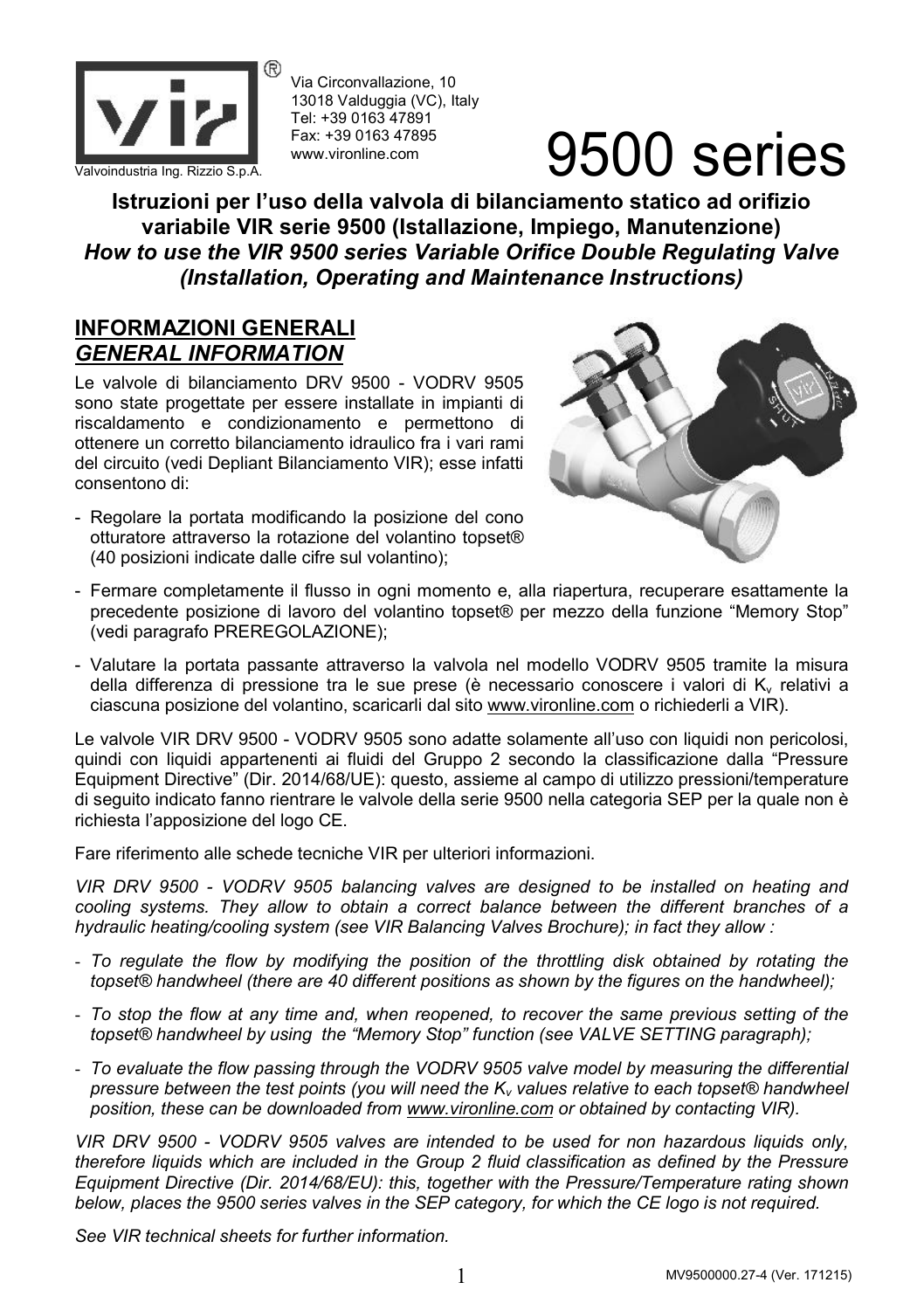## **CAMPO DI UTILIZZO PRESSIONE/TEMPERTURA** *PRESSURE AND TEMPERATURE RATINGS*

| Pressione nell'intervallo di temperatura | Pressione alla temperatura massima         |
|------------------------------------------|--------------------------------------------|
| Non-shock pressure at temperature range  | Non-shock pressure at maximum temperature  |
| 25 bar da -10°C (*) a 110°C              | <sup>1</sup> 20 bar tra 110°C e 130°C (**) |
| 25 bar from -10°C (*) to 110°C           | 20 bar from 110°C to 130°C (**)            |

(\*) = temperature sotto zero solo per acqua addittivata con liquidi antigelo. *Only for below zero water temperatures where antifreeze fluids have been added.*

(\*\*) = temperature oltre i 100°C solo per acqua addittivata con liquidi anti-ebollizione. *Only for water temperatures over 100°C where anti-boiling fluids have been added.*

I campi di lavoro precedenti si intendono per condizioni di utilizzo regolari: colpi di ariete, urti, carichi di fatica, ambienti esterni corrosivi o erosivi e trasporto di fluidi con proprietà abrasive devono essere evitati.

*The operative conditions shown above are intended for non-shock operating conditions: water hammer, impacts, stress loads, corrosive or erosive external environmental elements and the transport of fluids with abrasive properties should be avoided.*



direzione del flusso sia conforme con la freccia presente sul corpo delle valvole. Per ottenere la migliore accuratezza di misurazione della portata si consiglia inoltre di installare le valvole della serie 9500:

- In una linea di tubi dello stesso diametro nominale della valvola;
- In modo che a monte ci sia un tratto rettilineo di tubo pari ad almeno 5 volte il diametro nominale del tubo (10 in uscita da una pompa) e a valle pari ad almeno 2 volte lo stesso diametro;
- Evitando che materiale utilizzato nella connessione dei tubi o bave presenti sui terminali dei tubi stessi ostruiscano parte del passaggio (si raccomanda il lavaggio della linea prima della messa in esercizio o a seguito di eventuali lavori di manutenzione).

La linea non deve trasmettere momenti torcenti, flettenti o tensioni.

Durante l'installazione delle valvole VODRV 9505 prestare particolare attenzione a lasciare spazio sufficiente attorno alle prese di pressione per l'inserimento delle sonde di pressione dei manometri differenziali.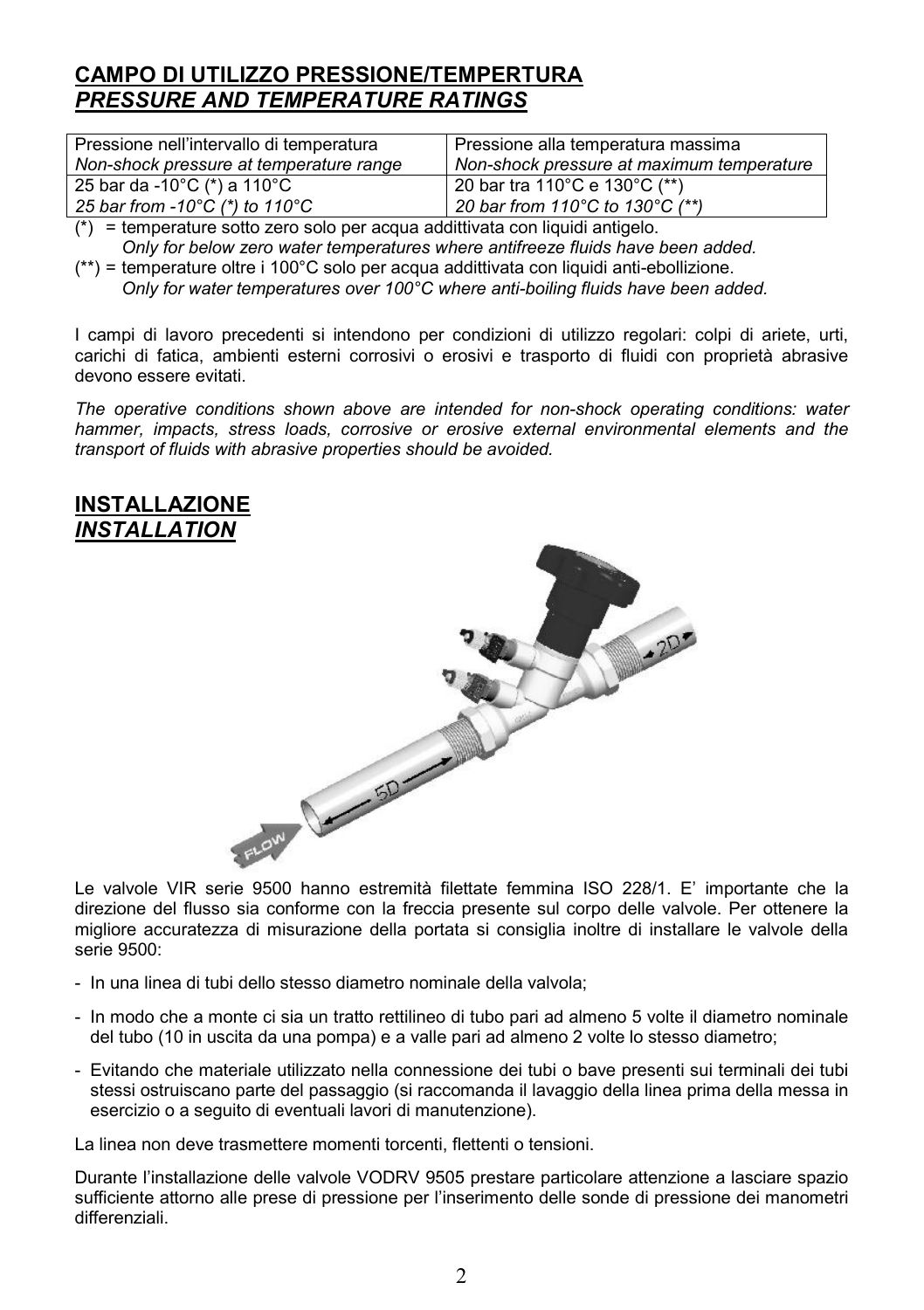*VIR 9500 valve series has threaded female end connections ISO 228/1. It is important that the flow direction matches the direction of the arrow indicated on the body of the valve. In order to obtain the best flow measurement accuracy, it is advisable to install the 9500 series valves:*

- *- Using pipes of the same nominal size of the valve;*
- *- With a minimum straight pipe length equal to 5 pipe diameters at the inlet (10 when installed at the outlet of a pump) and 2 pipe diameters at the outlet;*
- *- Avoiding that any material used to connect the pipes or that any burrs present on the pipe ends themselves protrude inside the bore and obstruct part of the flow (it's recommended to flush the line before its start or after eventual maintenance on the system).*

*The pipeline should be placed in such a way that valve body does not cause any torsion, bending or tension.*

*During the installation of the VODRV 9505 valves, please ensure to leave sufficient space around the test points in order to allow enough room to connect the manometer probe.*

#### **PREREGOLAZIONE** *VALVE SETTING*

La preregolazione della valvola può essere fatta utilizzando gli appositi grafici di portata. Su richiesta si possono ottenere i valori o grafici dei coefficienti di flusso K<sub>v</sub> relativi alle posizioni del volantino topset® per ogni misura di valvola.

La regolazione finale si può leggere su una scala primaria e una secondaria presenti sul volantino di manovra o topset® (doppio zero significa valvola chiusa):

- Il display della regolazione primaria é quello inferiore, dove i valori traslano in senso verticale, ognuno di essi indica un giro completo del volantino.
- Il display della regolazione secondaria é quello superiore dove I valori ruotano in senso orizzontale, ognuno di essi indica un decimo di giro del volantino.

*Valve presetting can be done by using the appropriate flow graphs specific to each diameter. On request, it is possible to obtain the values or graphs of the K<sup>v</sup> flow coefficients in relation to each topset® handwheel position, for all valve sizes.*

*The final presetting of the valve can be read on the main and secondary graded scales on the topset® handwheel (double zero indicates that the valve is closed):*

- *- The main valve setting is displayed in the lower window, where the values move in a vertical direction. Each number indicates a complete turn of the handwheel.*
- *- The secondary valve setting is displayed in the upper window, where the values move in a horizontal direction. Each number indicates one tenth of a turn of the handwheel.*